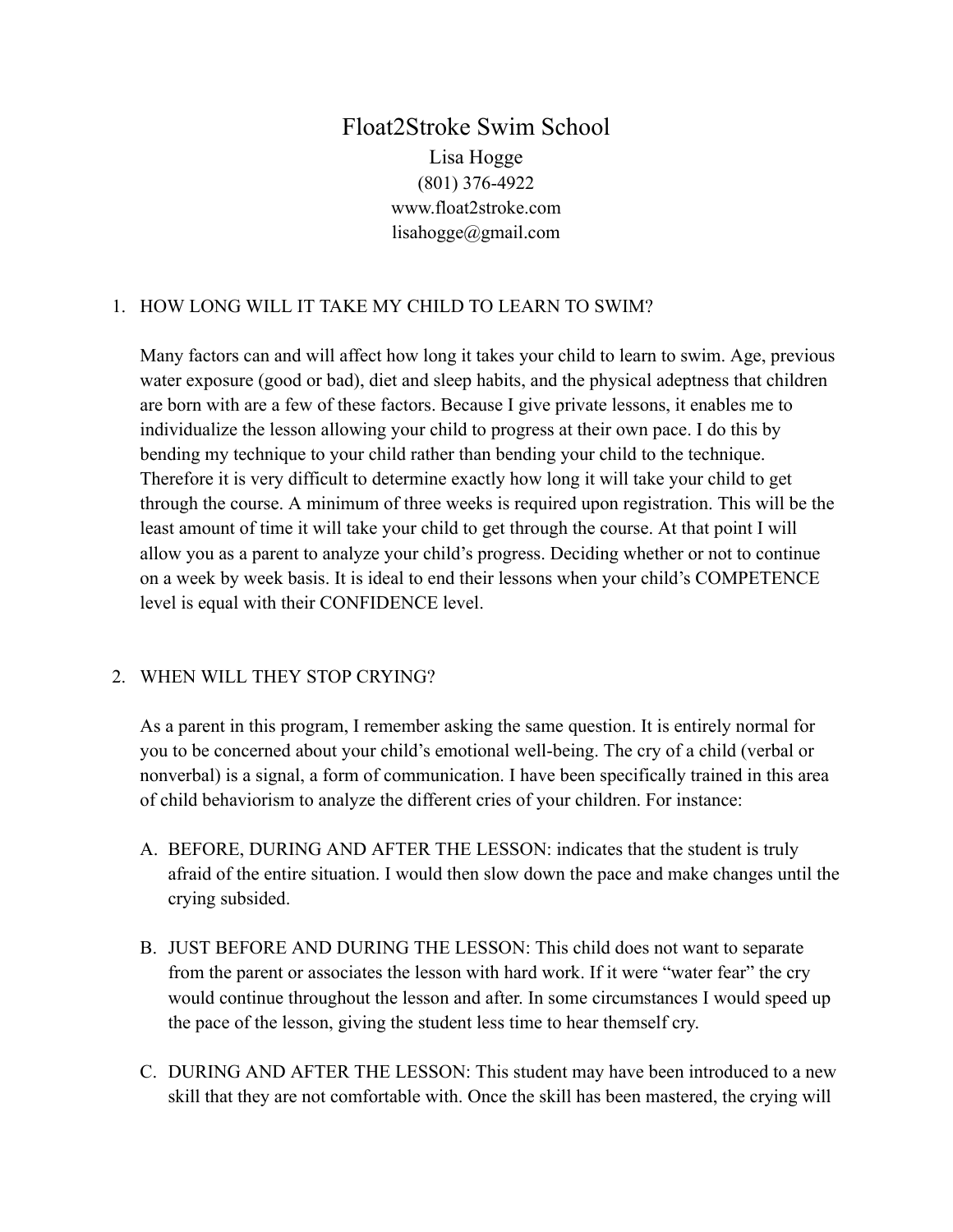stop. The student that cries after the lesson only, may want to stay in the water to perform for the crowd. I would then introduce more complex skills or work a bit harder. There are some children who do not cry. But, through experience, I've come to expect some degree of crying. Although this can be very hard on parents, please TRY NOT TO REINFORCE THIS BEHAVIOR. Instead of saying "I know it's hard, it's almost over . . . " You could say "Yes, but I saw you look down at the flipper, or good getting the wall etc." You'll not only be keeping it POSITIVE, but you'll be telling them that you are watching and that they're not alone. THIS, MORE THAN ANYTHING I CAN DO WILL HELP YOUR CHILD overcomes their reason for crying.

## 3. HOW CAN I HELP MY CHILD BEFORE AND AFTER LESSONS?

- A. DIET: Be sure your child is on a well-balanced diet. AVOID apples and apple products (including juice), hot dogs, pineapple, peaches, and any type of food that is difficult to digest. These foods have been found hard to digest and some cause gas which is better to avoid during strenuous exercise. Be sure your child does not eat for TWO HOURS PRIOR to a lesson to avoid vomiting and cramps. I recommend Gatorade after lessons to replace the electrolytes lost during hard exercise.
- B. SLEEP AND ILLNESS: Please try to maintain a regular daily routine for your child during lessons, including regular bedtime and nap time schedules. It is important that you DO NOT bring them if they are running a fever, or have shown other signs of illness. It has been proven that children actually regress in their swimming ability when they come to lessons ill.
- C. EARS: Thoroughly drying your child's ears after each lesson will decrease the chance of outer ear infections. Drying each ear with a blow dryer set on warm (not hot), one minute in each ear, should prove sufficient. Do not put anything into your child's ears unless directed to do so by your physician. The stimulation caused by drops or swabs can increase the production of ear wax and the build up can cause ear problems. If your child has TUBES in their ears, please bring it to my attention.

### 4. CLOTHING

If your child is not yet toilet trained, I require a disposable swim diaper, plus a washable swim diaper.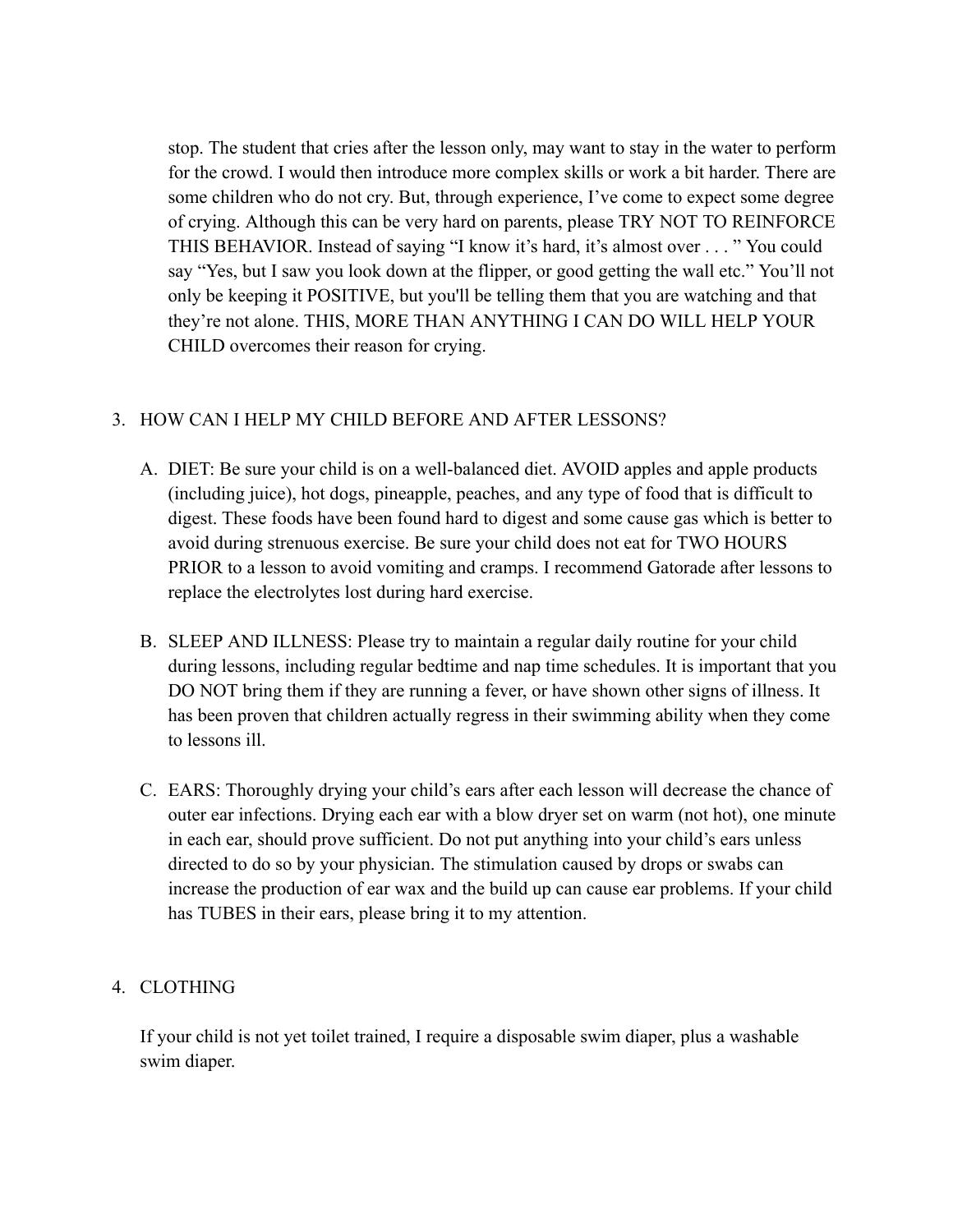If your child is toilet trained, make sure that they wear a swimming suit that helps them move more freely in the water. Check all ties & hooks on suits before entering the water. Swimming suits that fit properly and securely will help your child have a more successful experience at their lessons.

## 5. VISITORS

I appreciate you letting me know if you plan to bring visitors to watch lessons. Also, be prepared for your child to act differently if someone else brings them to lessons or comes to watch them swim. Please instruct the adult who may be substituting for you as to how the lessons are set up and the philosophy of this method to avoid concern on their part.

### 6. HOW AND WHEN TO PAY

There is a required \$20.00 registration fee per child for all lesson types EXCEPT for Brush Up lessons which is a \$5.00 registration fee per child. This fee holds your slot in the swim school  $\&$  also helps pay for pool maintenance  $\&$  fun incentives that the children earn at the end of the week.

Payment for the entire session will be due on your first lesson. You can pay your tuition online, through Venmo @lisahogge5, cash or check that will need to be placed in your child's folder.

Tuition is \$180.00 for the 3 week 10 minute lessons, \$90.00 for the 1 week 20 minute lessons, and \$25 for the Brush Up lessons.

### 7. REFUNDS

Once you have registered, if you decide for any reason not to begin the program, you would forfeit your \$15.00 registration fee. Once you begin lessons, paid tuition is nonrefundable. These funds would, however, stay on your record and you could use them for future lessons as needed. The reason for this policy is the fact that the first few weeks of training are a very critical time of adaptation to a new environment, instructor, and technique for you and your child. It can be a time of very low self confidence in the water because the child has not had time to perfect their skills in the aquatic environment. If the child's lessons are terminated during this time, the last thing they will remember about the water is the lack of confidence in and around the water. One of my specialties is working with children with water fear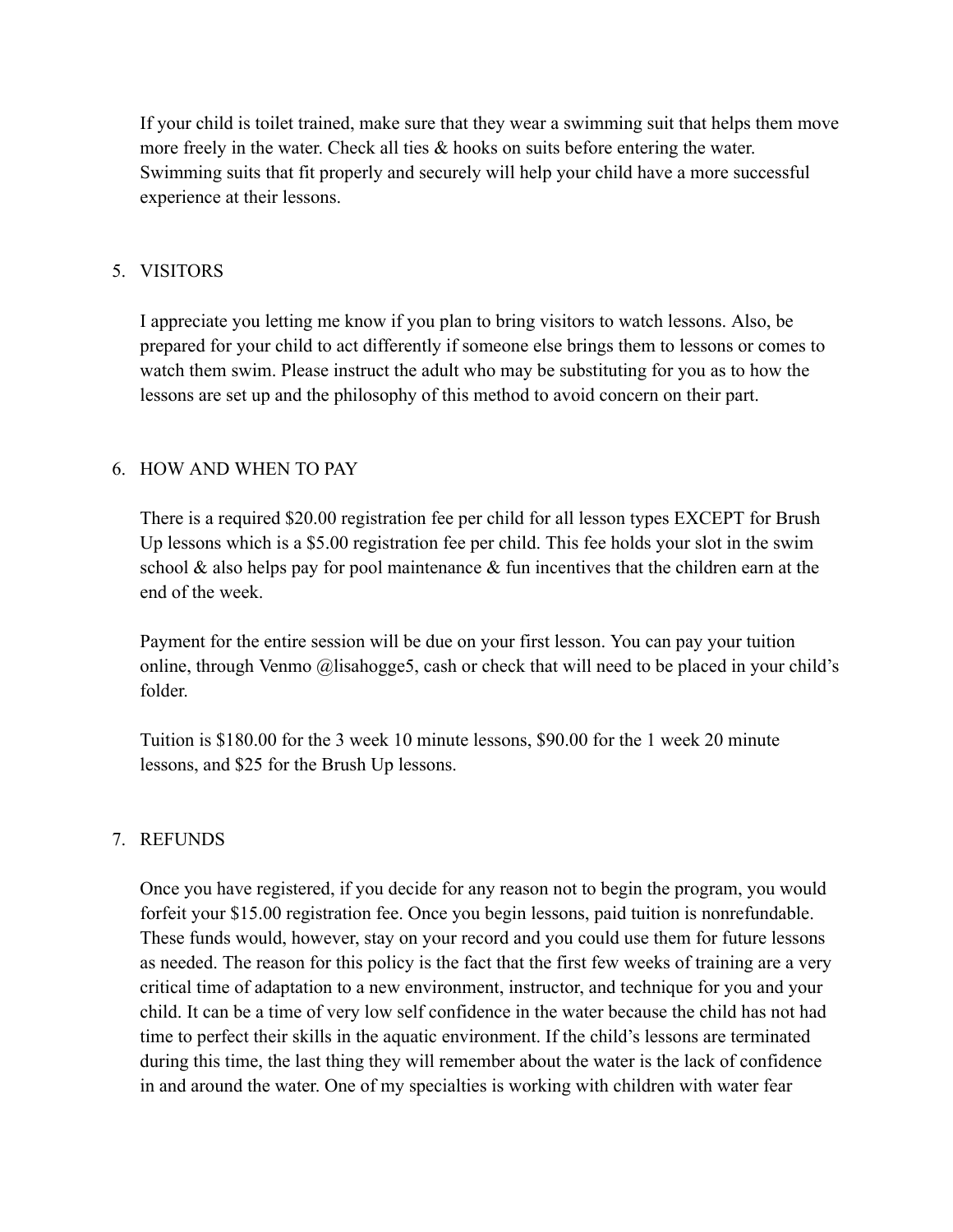problems, and I do not want to be involved in putting a child in that situation. Therefore, make sure this program is for you (I feel it is for every child). Stay with it and support your child in every way you can until they have acquired the skill level you want them to have in the water. After the first three weeks of lessons if you need to withdraw your child from lessons, any outstanding tuition will be refunded.

#### 8. MAKE-UP LESSONS

I do not offer make-up lessons. However, if you know your child is going to be ill for some time, or you are planning a vacation, you may give up your time and go onto a first priority waiting list. As soon as you are ready to come back into lessons let me know, and I will offer the next available time slot. If your child is ill for a day or so, a call to my cell or an e-mail BEFORE their lesson will save your space, and you will not be charged for the lesson. If you are unable to let me know your child will be missing lessons, you will be charged for the lesson, due to the idle time that I will have spent in the water.

#### 9. WHY 10 MINUTE LESSONS?

- A. There is a serious condition called Hypothermia or better known as "Water Intoxication." In simple terms it means that either too much water has been taken into the body or not enough released. Therefore, diluting the sodium content in the bloodstream. The victim may experience shiny skin, blue lips and nails, clammy skin, coolness, headache, confusion, seizures and coma. There have been three cases cited of infants in swimming lessons that have come across this problem. The lengths of the lesson times were 40, 45, and 60 minutes. When children get fatigued, they can actually start drinking water. This is one of the reasons I teach a maximum of 10 minutes for children who are new to the swim school & under the age of six, using a fatigue check. Therefore, preventing any chance of problems. ALSO PLEASE INFORM ME AS TO ANY CHANGES IN DIET, SLEEP, BOWEL MOVEMENTS OR URINATION. These can show other indications of fatigue or overworking.
- B. I am sure you are well aware of the length of time your child spends on one activity to the next, due to their short attention spans. I want your child to get out of the water at the peak of their learning ability. If taken past this they can actually lose some of their skills and practice them wrong due to fatigue. You will be amazed when you see the difference between four 10 minute lessons, in comparison to one 40-minute lesson. The theory is to work short amounts of time, but often.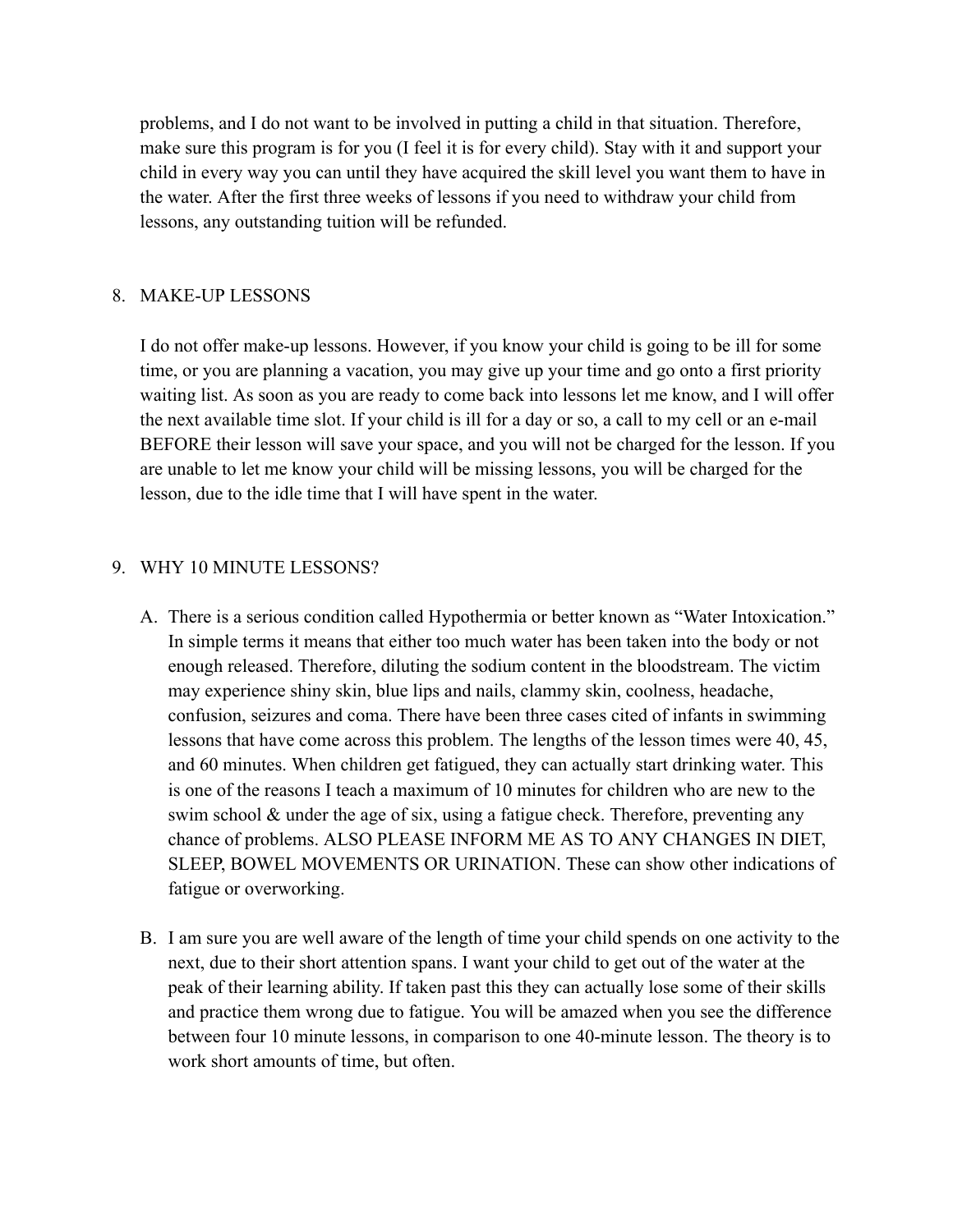C. The lessons are designed to be a workout, not a playtime. I've found that they are usually physically and mentally ready to get out at the end of their ten minutes.

### 10. WHY 20 MINUTE LESSONS?

This course is for students who are confident  $\&$  strong swimmers. The Freestyle, Back  $\&$ Breast Strokes will be taught independently. These students will be focusing on technique, endurance & how to be more efficient in the water.

## 11. WHY BRUSH-UP LESSONS?

It has been proven that children will retain a very high percentage of the skills they learn in this program. But, because of the winter break, their confidence level can drop. Without confidence they will not be able to apply the skills that they have learned. If they have not had the opportunity to swim for a while you may find that your child will cry and be "frightened" to use their skills when asked. DON'T PANIC! This is usually the sign of lost confidence. By having just a few brush-up lessons they can sharpen the skills that were learned last season while at the same time build their confidence back to a comfortable level.

### 12. YOUR PART IN THE LESSONS

- A. Safety before and after lessons are your responsibility. I assume NO responsibility for the safety of your children, your visitors, and/or you. Watch your children and remember you enter the pool-owners property at your own risk. It is your responsibility to inform your visitors of the rules.
- B. You keep a journal of your child's daily progress in their folder in my file box. If you have a specific comment about your child's lesson. Please make a note on the progress chart in your child's folder.
- C. My safety policy requires that you bring your child to the pool edge and hold onto them until I have them for their lesson. Then I will release them back into your arms at the end of their lesson. This is to avoid a possible accident at the pool edge. No child will be allowed in the pool for any reason except for the lesson with me. Before and after lessons your child is your responsibility.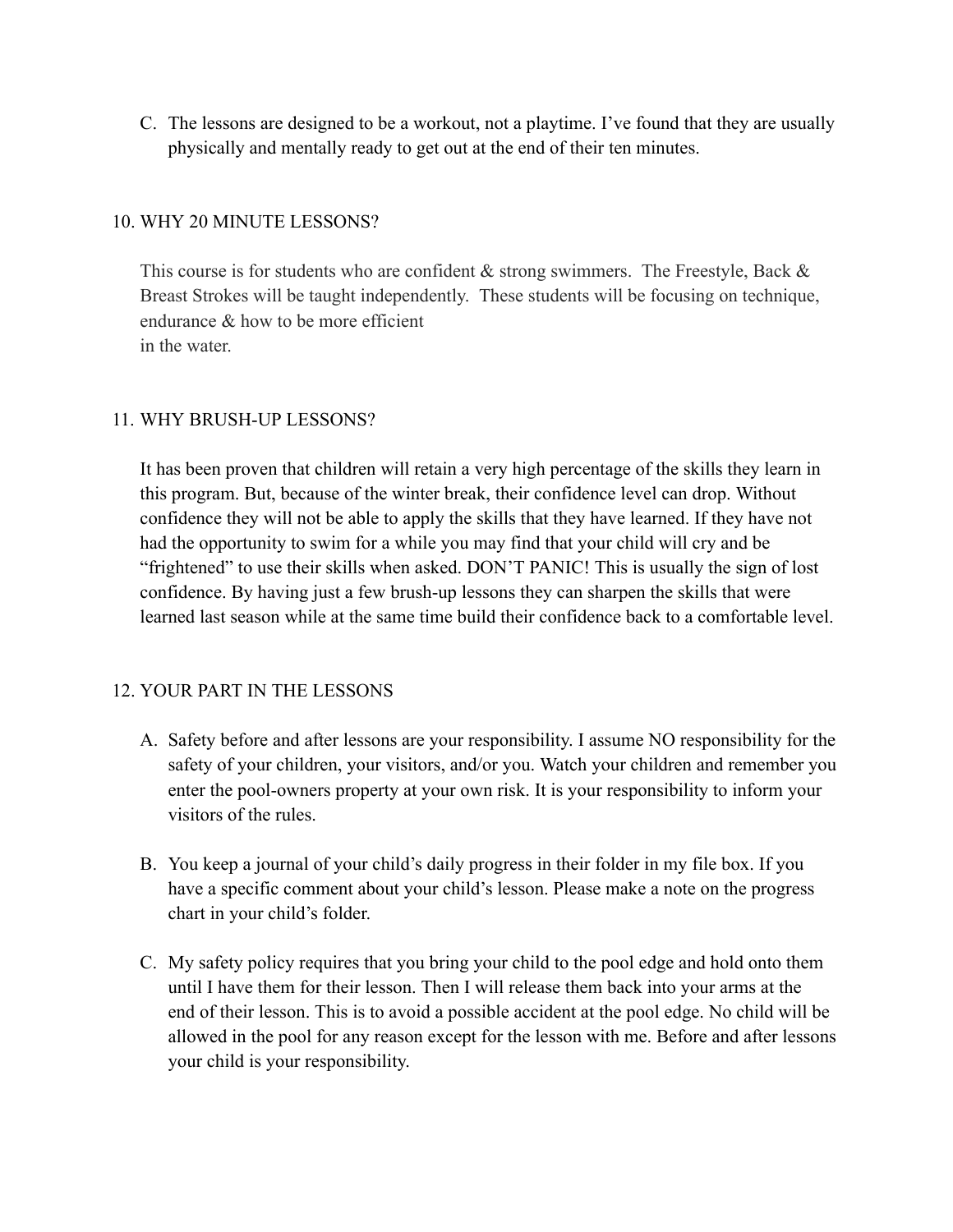- D. I appreciate you being involved in the lessons by clapping and letting your child know you are pleased with their "hard work." You will better help your child learn if you clap (or reinforce verbally) only when you see me verbally praising your child. This will help avoid confusing your child. Sometimes what I am looking for during lessons is different from what might look good to you as a parent. If we together show approval for the same things, it will help your child feel successful and increase the child's chances of correct swimming behavior.
- E. Lessons are held 4 days a week, (M-T-W-F) If I have to change the days of lessons for something (a holiday, bad weather etc.), I will make it up on the extra week day or credit it to you for lessons. If there is a change in the schedule I will try to text you the night before your lesson starts, or the morning before your lesson if it happens to be a weather issue. Also, please check your email periodically during your session in case there is any updated information that I need to give to you.
- F. If possible please leave other children at home or with sitters. Although we do enjoy the added encouragement they can bring to the swimmers, it can also take away the concentration needed by your child and myself if I'm worrying about a little one falling in at the other end of the pool (which, believe it or not, has happened before). So, PLEASE for their safety, don't bring them if you can't hold them.
- G. Your attitude as a parent makes a difference. I will teach the in-water skills, you will teach the attitude toward the lessons, swimming, water, how to meet challenges, and dealing with new situations. Try not to reinforce the negative. (i.e. "It's almost over, stop crying, I know it's hard.") Reinforce the positive by telling them the things you saw them do correctly. (i.e. "Yes, but I saw you float, pick up a ring, or get the wall.") Please understand the impact you have with everything you do and say, before, during, and after the lessons. By keeping your statements positive, your child will want to do positive things in the lessons as well.
- H. If you are a first time swimmer, THERE IS A MANDATORY PARENT MEETING WHERE I WILL GO OVER IMPORTANT INFORMATION FOR YOUR CHILD'S SUCCESS IN THE SWIM SCHOOL. This will answer any questions you may have that have not been answered and I will go over your child's folder with you at this time. It is very important that you come to this meeting and leave the children home if at all possible. Sometimes children hear me say the words "crying" or "fear" to the parents, explaining the lesson and they're already worked up before the session even starts. The meeting usually goes about 20 minutes and starts anywhere from 7:30 a.m. - 8:00 a.m. I will email you a couple of weeks before the parent meeting. Please email me back AS SOON AS POSSIBLE letting me know if you can or can't attend the meeting. If you